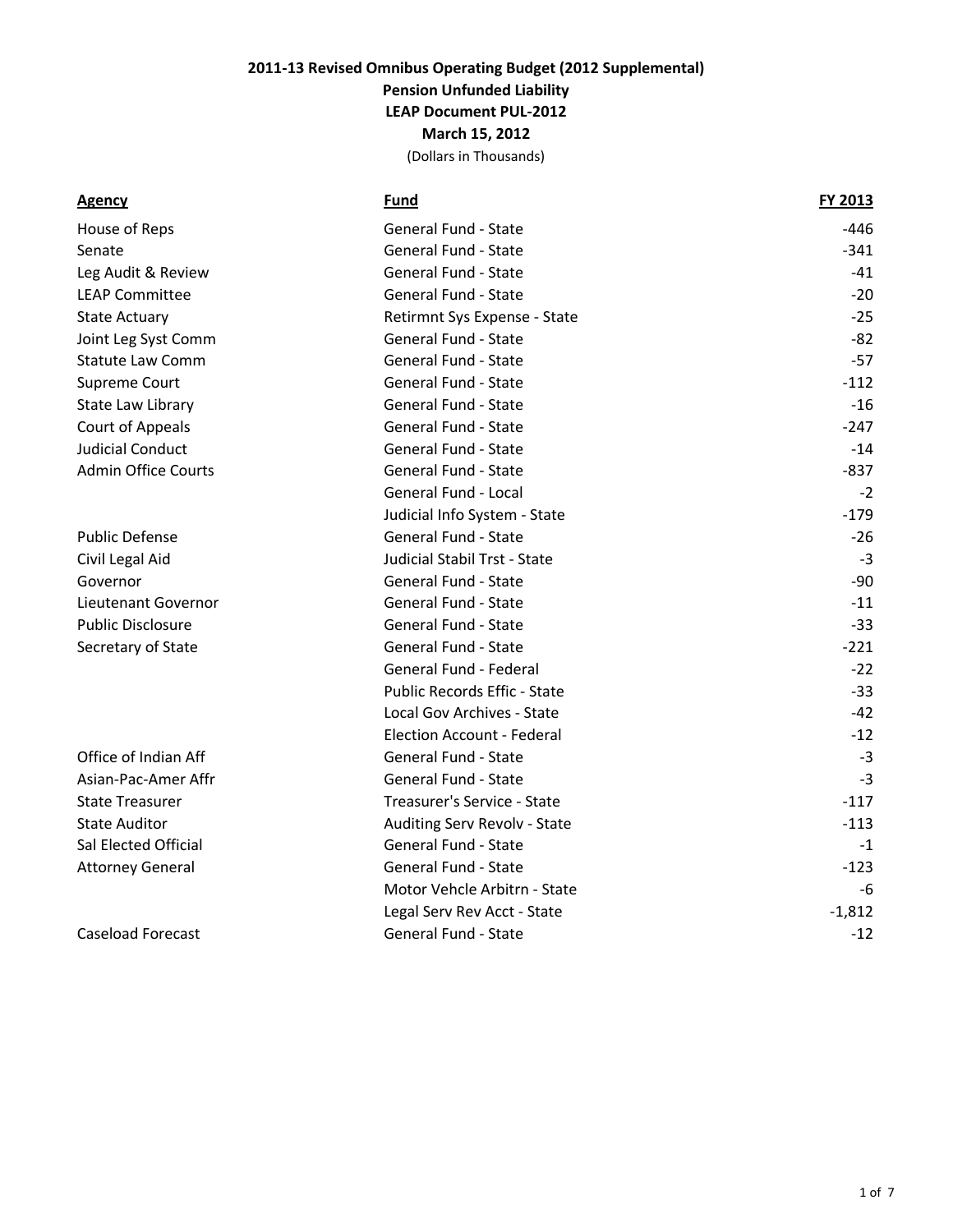| Agency                      | Fund                                | FY 2013  |
|-----------------------------|-------------------------------------|----------|
| Dept Commerce               | General Fund - State                | $-251$   |
|                             | General Fund - Federal              | $-118$   |
|                             | <b>General Fund - Local</b>         | $-4$     |
|                             | Public Works Assist - State         | $-19$    |
|                             | Drinking Water Asst - State         | $-1$     |
|                             | <b>Building Code Cncl - State</b>   | $-2$     |
|                             | Home Security Fund - State          | $-14$    |
|                             | Affordable Housing - State          | $-2$     |
|                             | Low-Inc Weath/Str - State           | $-5$     |
|                             | Comm Economic Devel - State         | $-9$     |
|                             | Wa Housing Trust Acc - State        | $-31$    |
|                             | Pub Facil Const Loan - State        | $-3$     |
| Econ & Rev Forecast         | General Fund - State                | $-11$    |
| <b>OFM</b>                  | General Fund - State                | $-355$   |
|                             | General Fund - Federal              | $-11$    |
|                             | Econ Dev Strat R A - State          | $-2$     |
|                             | Personnel Svc Fund - State          | $-170$   |
| Health Care Auth            | General Fund - State                | $-669$   |
|                             | General Fund - Federal              | $-1,017$ |
|                             | General Fund - Local                | -8       |
|                             | Emer Med/Trauma Care - State        | $-1$     |
|                             | St Hlth Care Admn Ac - State        | $-191$   |
|                             | Medical Aid Account - State         | $-1$     |
| <b>Admin Hearings</b>       | Admin Hearings Revol - State        | $-234$   |
| <b>State Lottery Comm</b>   | Lottery Admin Acct - State          | $-190$   |
| <b>Hispanic Affairs</b>     | General Fund - State                | -3       |
| African-Amer Affrs          | General Fund - State                | $-3$     |
| Human Rights Comm           | General Fund - State                | $-27$    |
|                             | General Fund - Federal              | $-21$    |
| <b>Retirement Systems</b>   | Retirmnt Sys Expense - State        | $-318$   |
| <b>Investment Board</b>     | Invest Bd Expense Ac - State        | $-189$   |
| Innovate                    | General Fund - State                | $-24$    |
| Revenue                     | General Fund - State                | $-1,491$ |
|                             | Timber Tax Distr Act - State        | $-40$    |
|                             | Master License Fund - State         | $-86$    |
|                             | Waste Reduct/Recycle - State        | $-1$     |
|                             | <b>State Toxics Control - State</b> | $-1$     |
| <b>Tax Appeals Board</b>    | General Fund - State                | $-19$    |
| Minority & Women Bus        | Minority & Business - State         | $-27$    |
| <b>Insurance Commission</b> | General Fund - Federal              | $-5$     |
|                             | Insurance Comm Regul - State        | $-341$   |
| <b>Bd of Accountancy</b>    | <b>CPA Account - State</b>          | $-14$    |
| Dept Enterprise Svcs        | General Fund - State                | $-4$     |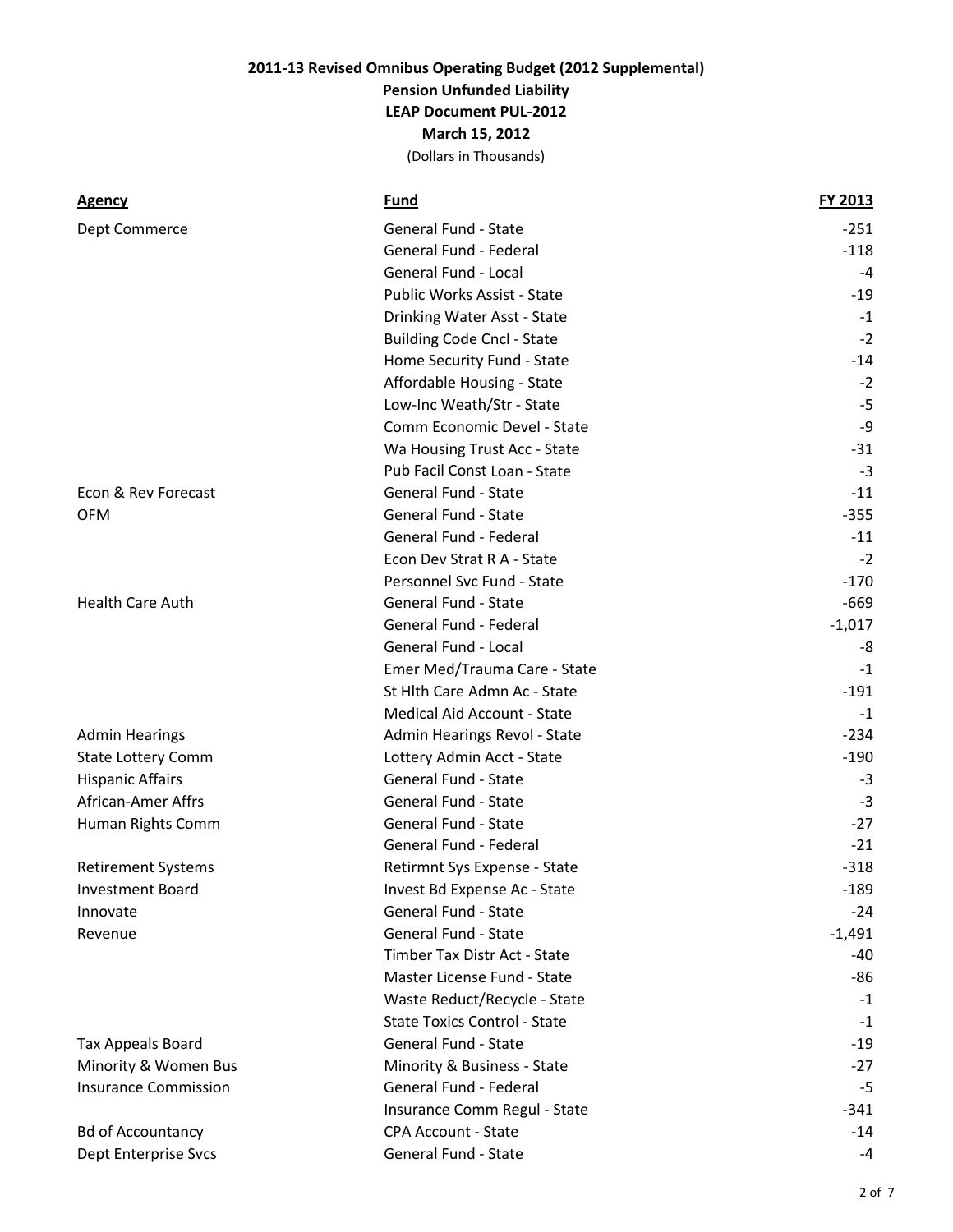| <u>Agency</u>               | Fund                                | FY 2013  |
|-----------------------------|-------------------------------------|----------|
|                             | Enterprise Svcs Acct - State        | $-177$   |
| <b>Horse Racing Comm</b>    | Horse Racing Commsn - State         | -18      |
| <b>Indust Insur Appeals</b> | <b>Accident Account - State</b>     | $-122$   |
|                             | Medical Aid Account - State         | $-122$   |
| Liquor Control Board        | Liquor Revolving Acc - State        | $-1,135$ |
| Utilities/Transport         | General Fund - Local                | $-13$    |
|                             | Public Srvc Revlv - State           | $-200$   |
|                             | Pipeline Safety - State             | $-14$    |
|                             | Pipeline Safety - Federal           | -9       |
| <b>Bd Volun Firefighter</b> | Volun Firefighters - State          | $-6$     |
| State Patrol                | General Fund - State                | -490     |
|                             | Death Investigations - State        | $-38$    |
|                             | Cnty Criminal Justic - State        | $-21$    |
|                             | Munic Criminal Justi - State        | $-10$    |
|                             | Fire Serv Trng Acct - State         | $-14$    |
|                             | <b>State Toxics Control - State</b> | $-1$     |
|                             | <b>Fngrprint ID Account - State</b> | $-43$    |
| <b>Criminal Justice Trn</b> | General Fund - State                | $-50$    |
| Dept Labor & Indust         | General Fund - State                | $-161$   |
|                             | Asbestos Account - State            | $-7$     |
|                             | Electrical License - State          | $-248$   |
|                             | Worker & Comm Right - State         | $-12$    |
|                             | Public Works Admin - State          | $-31$    |
|                             | Mfr Home Install/Trn - State        | $-2$     |
|                             | <b>Accident Account - State</b>     | $-1,586$ |
|                             | Medical Aid Account - State         | $-1,491$ |
|                             | Plumbing Certificate - State        | $-11$    |
|                             | Pressure Systems Saf - State        | $-28$    |
| Licensing                   | General Fund - State                | $-14$    |
|                             | Architects' License - State         | $-5$     |
|                             | Profess Engineers' - State          | $-19$    |
|                             | Real Estate Cmsn - State            | -65      |
|                             | Uniform Commer Code - State         | $-17$    |
|                             | Real Est App C Acct - State         | $-12$    |
|                             | <b>Business Professions - State</b> | $-109$   |
| <b>Military Dept</b>        | <b>General Fund - State</b>         | $-147$   |
|                             | General Fund - Federal              | $-229$   |
|                             | Enhanced 911 Account - State        | $-15$    |
|                             | Disaster Response - State           | $-20$    |
|                             | Worker & Comm Right - State         | $-3$     |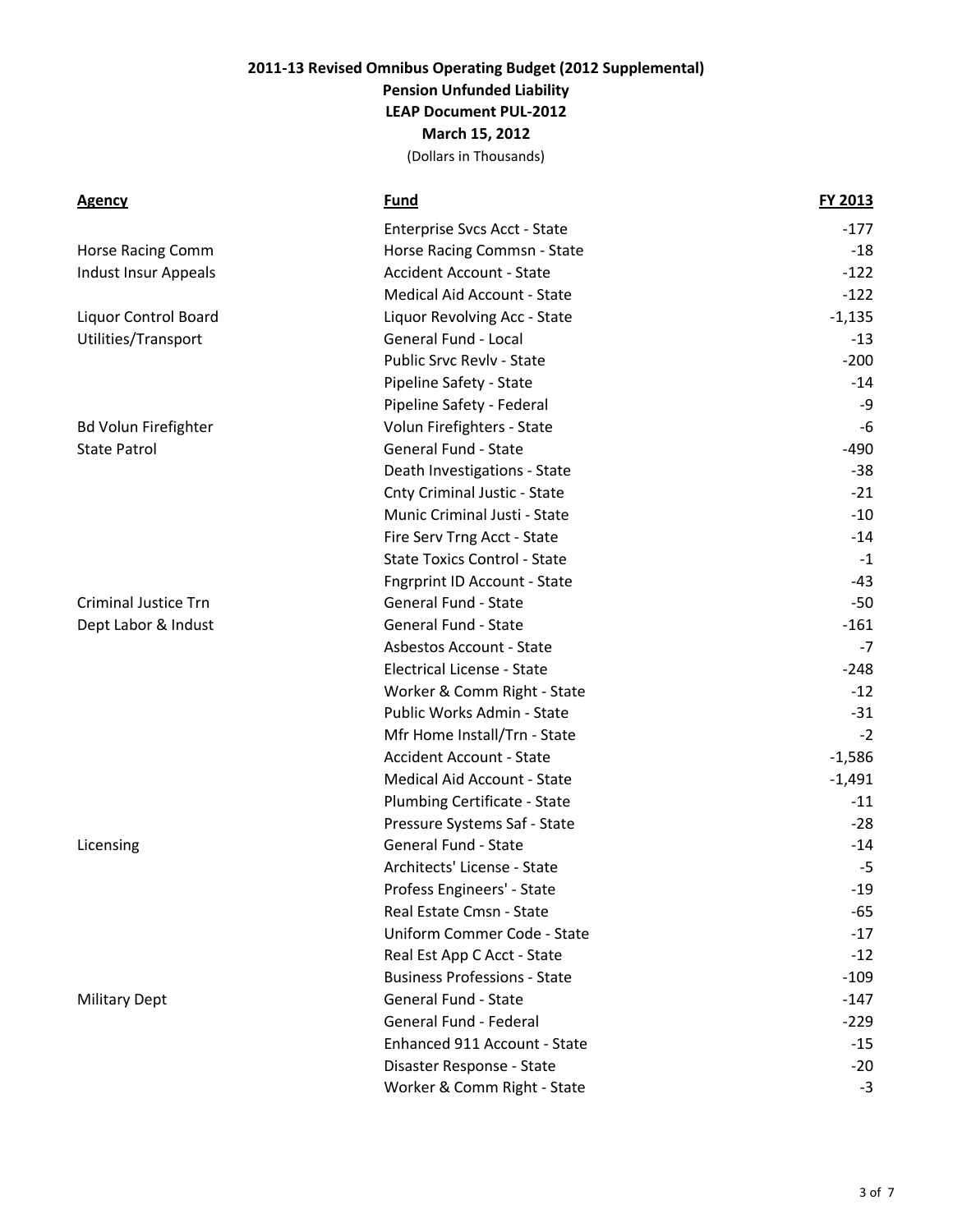| <b>Agency</b>               | Fund                                | FY 2013   |
|-----------------------------|-------------------------------------|-----------|
| <b>Public Empl Relation</b> | General Fund - State                | $-36$     |
|                             | Personnel Svc Fund - State          | $-22$     |
|                             | Higher Ed Pers Svcs - State         | $-2$      |
| Social & Health Svcs        | <b>General Fund - State</b>         | $-15,006$ |
|                             | General Fund - Federal              | $-5,532$  |
|                             | General Fund - Local                | -9        |
|                             | Crim Justice Treatmt - State        | $-3$      |
|                             | Problem Gambling Acc - State        | $-2$      |
|                             | Trauma Brain Injury - State         | $-1$      |
|                             | Juv Acct Incentive - Federal        | $-1$      |
|                             | <b>Telecomm Devices - State</b>     | $-2$      |
| Dept of Health              | General Fund - State                | $-479$    |
|                             | General Fund - Federal              | $-790$    |
|                             | General Fund - Local                | $-345$    |
|                             | Hospital Data Collec - State        | $-1$      |
|                             | Health Prfessns Acct - State        | $-526$    |
|                             | Aquatic Lands Acct - State          | $-1$      |
|                             | Emer Med/Trauma Care - State        | $-6$      |
|                             | Safe Drink Wtr Acct - State         | $-17$     |
|                             | Drinking Water Assis - Federal      | $-92$     |
|                             | Water Works Op Cert - State         | $-6$      |
|                             | <b>State Toxics Control - State</b> | $-30$     |
|                             | Med Test Site Licen - State         | $-11$     |
|                             | Public Health Supp - Local          | $-1$      |
|                             | <b>Accident Account - State</b>     | $-5$      |
|                             | Medical Aid Account - State         | $-2$      |
|                             | Tobacco Prev/Ctl - State            | $-22$     |
| Veterans' Affairs           | <b>General Fund - State</b>         | $-87$     |
|                             | General Fund - Federal              | $-371$    |
|                             | General Fund - Local                | $-252$    |
|                             | Vet Innovations Pgm - State         | $-2$      |
|                             | Veteran Estate Mgmt - Local         | $-7$      |
| Corrections                 | General Fund - State                | $-10,125$ |
| Svcs for the Blind          | General Fund - State                | $-19$     |
|                             | General Fund - Federal              | -80       |
| <b>Public Schools</b>       | General Fund - State                | $-355$    |
|                             | General Fund - Federal              | $-198$    |
|                             | Education Legacy T A - State        | -8        |
| School for the Blind        | General Fund - State                | -94       |
| Child Deaf Hrng Loss        | General Fund - State                | $-116$    |
| Workforce Trng/Ed Bd        | General Fund - State                | $-21$     |
|                             | General Fund - Federal              | $-10$     |
| Arch/Historic Preser        | General Fund - Federal              | $-9$      |
|                             |                                     |           |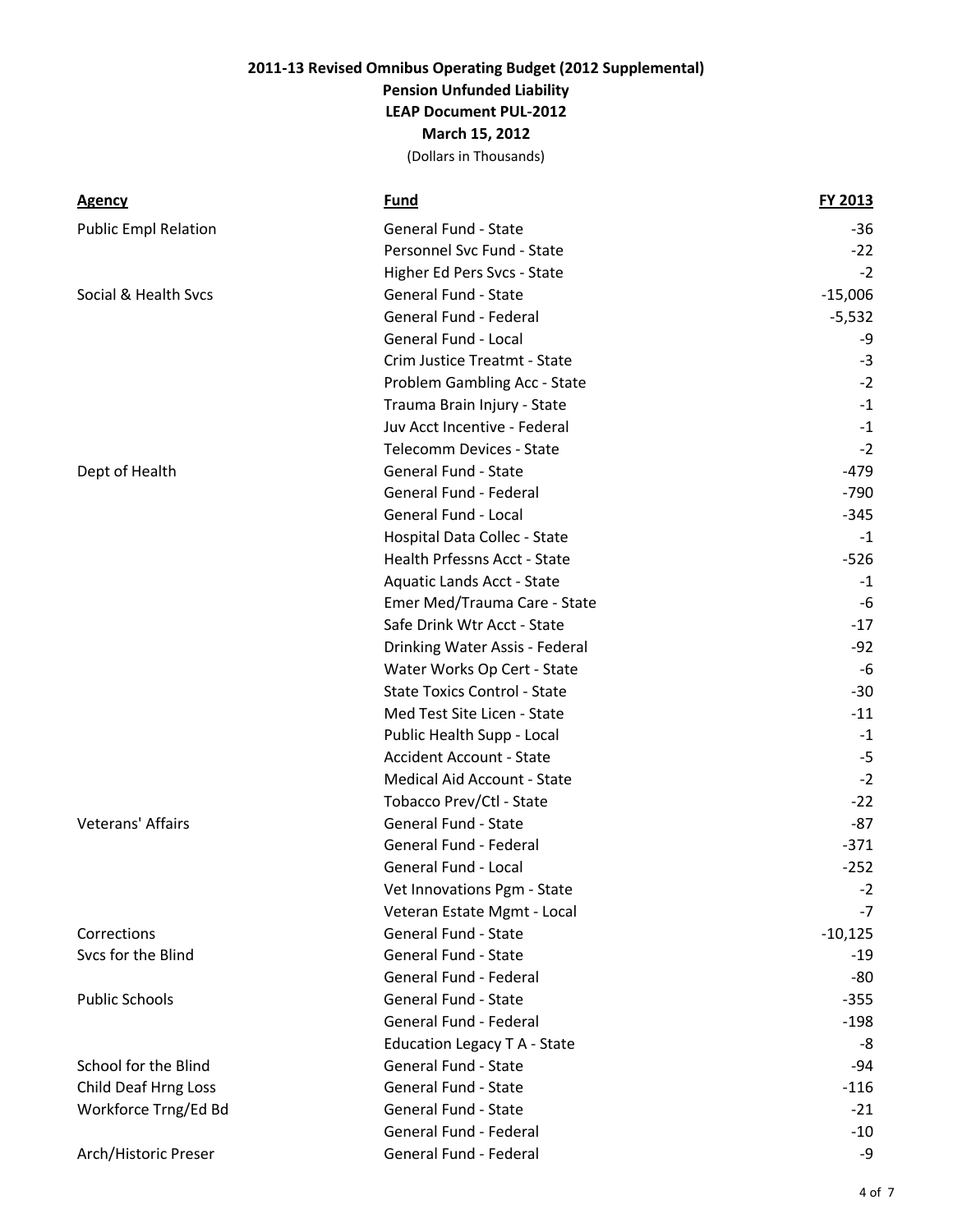| <u>Agency</u>             | Fund                                | FY 2013  |
|---------------------------|-------------------------------------|----------|
|                           | WA St Heritage Ctr - State          | $-16$    |
| Dept Early Learning       | General Fund - State                | $-66$    |
|                           | General Fund - Federal              | $-227$   |
| U W                       | General Fund - State                | $-1,656$ |
|                           | <b>Accident Account - State</b>     | -8       |
|                           | Medical Aid Account - State         | $-5$     |
| W S U                     | General Fund - State                | $-1,252$ |
| E W U                     | General Fund - State                | $-383$   |
| C W U                     | General Fund - State                | $-485$   |
| TESC                      | General Fund - State                | $-268$   |
| W W U                     | General Fund - State                | $-485$   |
| Arts Commission           | General Fund - Local                | $-1$     |
|                           | WA St Heritage Ctr - State          | $-17$    |
| <b>Historical Society</b> | WA St Heritage Ctr - State          | $-39$    |
| East WA St Hist           | WA St Heritage Ctr - State          | $-26$    |
| Columbia River Gorge      | General Fund - State                | -6       |
|                           | General Fund - Local                | $-6$     |
| Dept of Ecology           | General Fund - State                | $-634$   |
|                           | General Fund - Federal              | $-366$   |
|                           | General Fund - Local                | $-26$    |
|                           | <b>Reclamation Acct - State</b>     | $-22$    |
|                           | Flood Control Assist - State        | $-11$    |
|                           | Waste Reduct/Recycle - State        | $-56$    |
|                           | Improv-Water Supply - State         | $-3$     |
|                           | Aq Algae Ctrl Acct - State          | $-1$     |
|                           | Site Closure Account - State        | $-5$     |
|                           | Wood Stove Education - State        | $-1$     |
|                           | Worker & Comm Right - State         | $-13$    |
|                           | <b>State Toxics Control - State</b> | $-603$   |
|                           | <b>State Toxics Control - Local</b> | $-3$     |
|                           | Local Toxics Control - State        | $-45$    |
|                           | Water Quality Permit - State        | $-245$   |
|                           | Underground Storage - State         | $-27$    |
|                           | <b>Biosolids Prmt Acct - State</b>  | $-12$    |
|                           | Hazardous Waste - State             | -43      |
|                           | Air Poll Contr Acct - State         | -8       |
|                           | Oil Spill Prevn Acct - State        | $-71$    |
|                           | Air Oper Permit Acct - State        | $-20$    |
|                           | Fresh Water Aquatic - State         | $-3$     |
|                           | Water Pollution Ctrl - State        | $-5$     |
|                           | Water Pollution Ctrl - Federal      | $-16$    |
|                           |                                     |          |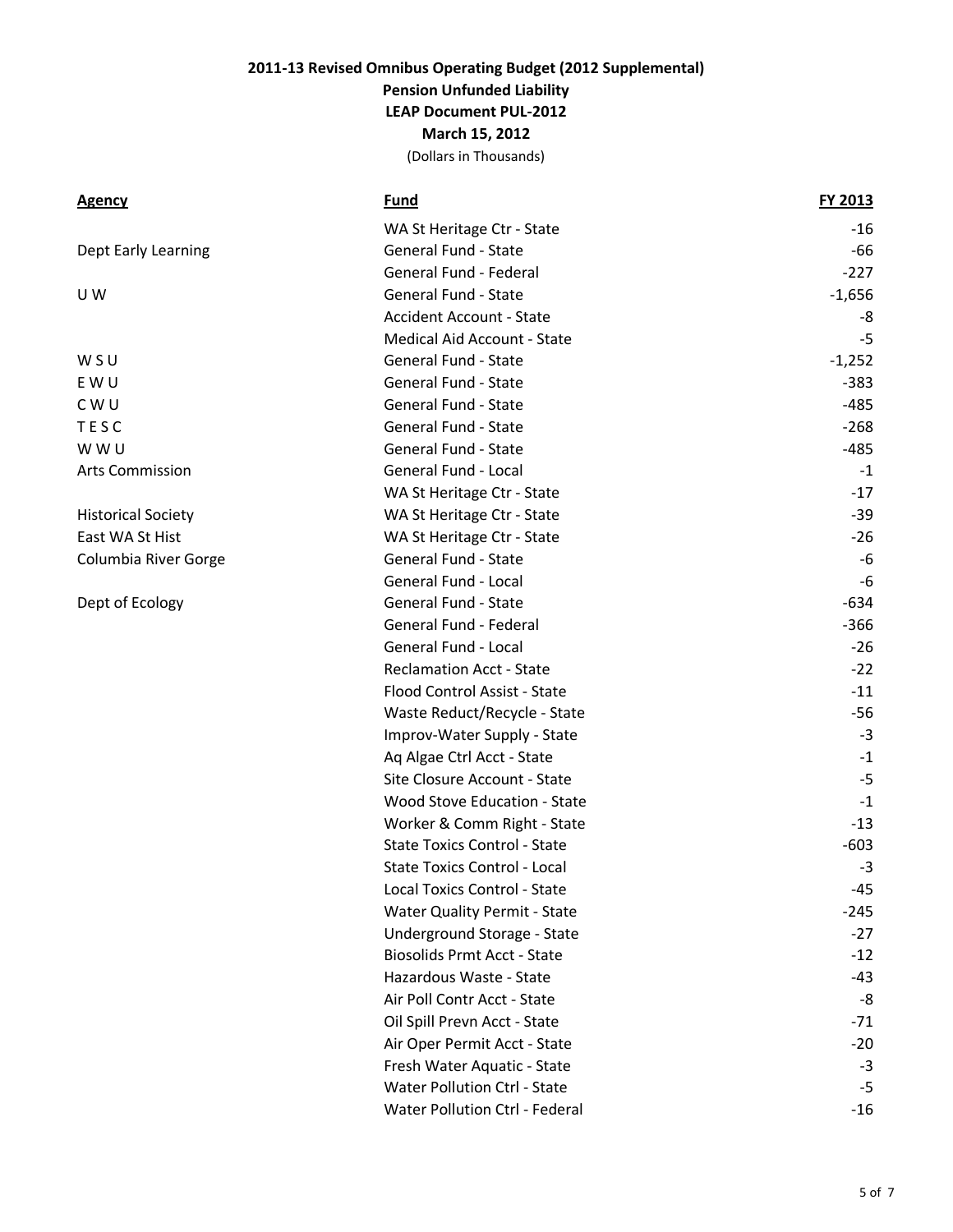| <u>Agency</u>              | <b>Fund</b>                         | FY 2013 |
|----------------------------|-------------------------------------|---------|
| Pollution Liab Insur       | Pollution Liab Insur - State        | $-4$    |
| Parks & Rec Comm           | General Fund - State                | $-645$  |
|                            | General Fund - Federal              | $-17$   |
|                            | <b>Winter Recreation - State</b>    | $-2$    |
|                            | <b>ORV Account - State</b>          | $-2$    |
|                            | Snowmobile Account - State          | $-4$    |
|                            | Parks Renewal Acct - State          | $-120$  |
| Rec & Conservation         | General Fund - State                | $-12$   |
|                            | General Fund - Federal              | $-11$   |
|                            | <b>Recreation Resources - State</b> | -49     |
| Env & Land Use Hrg         | General Fund - State                | $-34$   |
| <b>Conservation Comm</b>   | General Fund - State                | $-30$   |
| Fish & Wildlife            | General Fund - State                | $-478$  |
|                            | General Fund - Federal              | $-416$  |
|                            | General Fund - Local                | $-223$  |
|                            | Aquatic Lands Acct - State          | $-30$   |
|                            | Recreatnl Fish Enhan - State        | $-13$   |
|                            | Warm Water Game Fish - State        | $-18$   |
|                            | Aquatic Inv Sp Prev - State         | $-5$    |
|                            | Wildlife Account - State            | -415    |
|                            | Special Wildlife - State            | $-3$    |
|                            | Special Wildlife - Federal          | $-1$    |
|                            | Wildlife Rehab - State              | $-1$    |
|                            | Oil Spill Prevn Acct - State        | $-7$    |
|                            | Oyster Reserve Land - State         | $-1$    |
| <b>Puget Sound Partner</b> | General Fund - State                | $-28$   |
|                            | General Fund - Federal              | $-12$   |
|                            | Aquatic Lands Acct - State          | $-1$    |
|                            | <b>State Toxics Control - State</b> | $-17$   |
| DNR                        | General Fund - State                | $-395$  |
|                            | General Fund - Federal              | $-61$   |
|                            | General Fund - Local                | $-2$    |
|                            | Forest Development - State          | $-323$  |
|                            | <b>ORV Account - State</b>          | $-29$   |
|                            | Surveys & Maps Acct - State         | $-13$   |
|                            | Aquatic Lands Acct - State          | $-47$   |
|                            | Res Mgmt Cost Acct - State          | $-507$  |
|                            | Surface Mining Recl - State         | $-16$   |
|                            | Forest & Fish Suppt - State         | $-1$    |
|                            | Aquatic Land Dredged - State        | $-1$    |
|                            | NOVA Program Account - State        | $-7$    |
|                            | Derelict Vessel Rmv - State         | $-1$    |
|                            | Agric College Trst - State          | $-14$   |